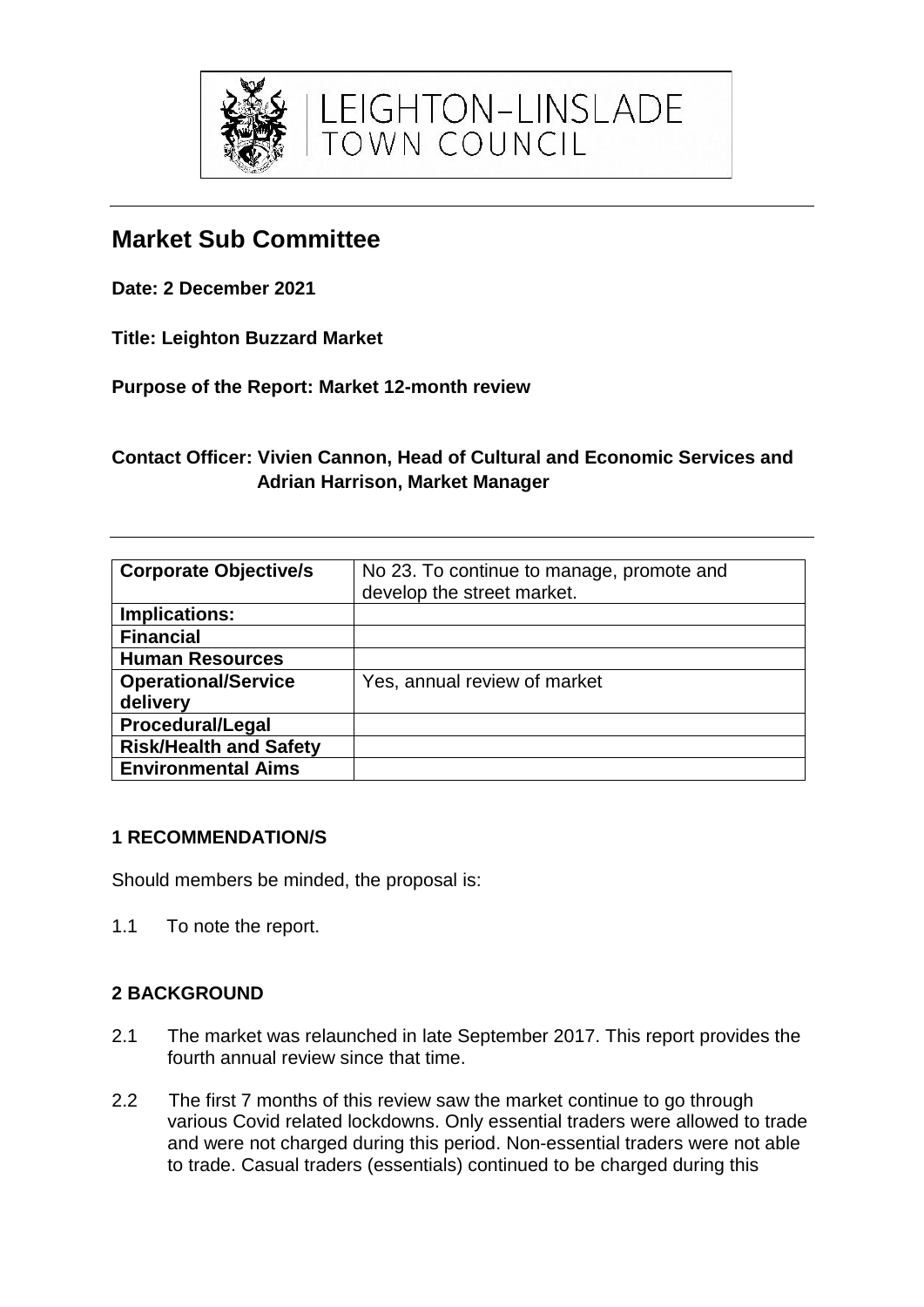period. All traders were able to trade from 12 April with non-essential traders having 12 weeks rent free period. The High Street has remained temporarily pedestrianised throughout this period. The table below provides the timetable of market activity during Covid restrictions:

| 2020     | Key activity dates and changes                               |
|----------|--------------------------------------------------------------|
| Oct      | All traders able to trade                                    |
| 7 Nov    | Government Covid lockdown - essential traders only           |
| 5 Dec    | All traders able to trade                                    |
| 22 Dec   | Tiers 4 and 5 lockdown, essential traders only (into 2022)   |
| 2021     | Key activity dates and changes                               |
| 12 April | All traders able to trade. Instigated graded return rents.   |
| 10 July  | All traders on full rent                                     |
| 10 Aug   | New temporary layout - Farmers and Crafters return to Market |
|          | House                                                        |

- 2.3 The High Street still operates under the experimental traffic road order (ETRO) and is subject to review in Spring 2022. Until then the market continues to operate traffic free. Market pitches were predominantly lined up on the South side of the High Street with a small number of traders on the North side. This changed on 10/08/21, moving to pitches located along both sides of the High Street with traders facing each other.
- 2.4 The current layout accommodates all permanent traders. It now allows for all speciality traders, i.e., handmade and craft, and farmers, to attend in their original location at Market Square. Space is now available to allow more casual traders to attend. It has also enabled the reintroduction of charity/ community pitches.
- 2.5 The public and trader surveys referenced in the report are reflective of this current layout.

### **3 REVIEW OF PITCH SIZES AND PRICES**

- 3.1 Since 10<sup>th</sup> August a new temporary layout has been introduced with 80% of traders and public alike happy with the new look. Some traders remain in a different position from pre Covid times, a choice requested by them when reviewing the new temporary layout.
- 3.2 All traders are currently able to trade yet there remains uncertainty whether Covid restrictions will again be introduced. The future of the ETRO beyond 31/03/22 is unknown. For these reasons officers do not recommend any formal review of pitch sizes in the immediate future. Officers continue to liaise with traders individually and gain an understanding of issues, wants, and needs and have assisted traders adapt to circumstances.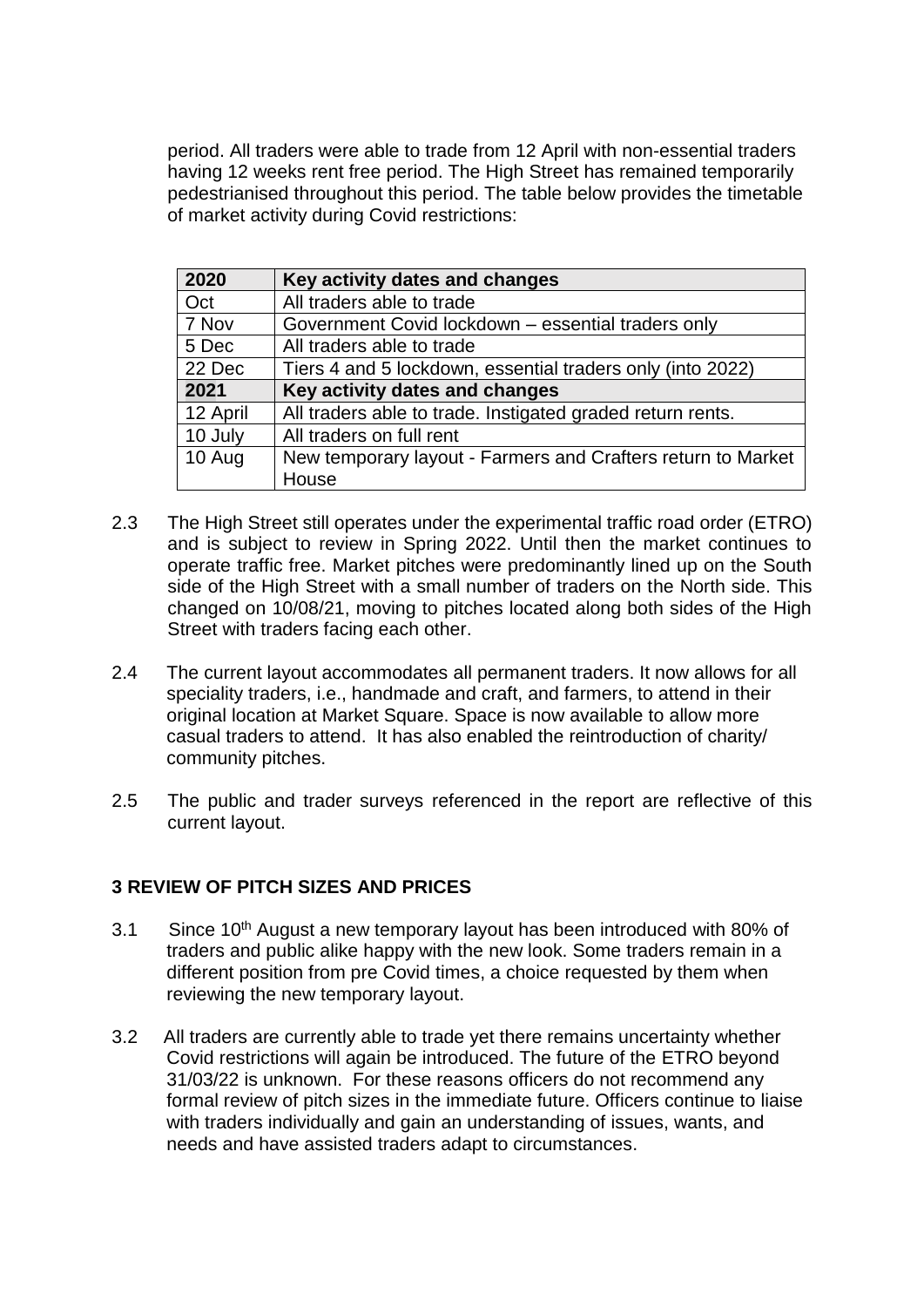## **4 MARKET RELAUNCH ORIGINAL ACTION PLAN**

 4.1 The original relaunch plan actions had some outstanding works to be achieved as listed below:

| <b>Action</b>            | <b>Update</b>                                          |
|--------------------------|--------------------------------------------------------|
| Extending and            | Any placement of new supply would have to wait         |
| increase the electricity | until the future of the temporary pedestrianisation is |
| supply for the market.   | known. There is no budget allocation for this work     |
| <b>Ground fixings</b>    | To wait until the future of the temporary              |
|                          | pedestrianisation is known. There is no budget         |
|                          | allocation for this work                               |

### **5 TRADER AND PUBLIC SURVEY FEEDBACK**

5.1 Separate surveys were created for members of the public and traders.

### 5.2 **Method**

As part of our annual monitoring of the market, we undertook two surveys in September 2021, one specifically for traders and one for the public. They were both distributed primarily online, through SurveyMonkey. All responses were anonymous.

The trader's survey was distributed by emails with the option of having a paper copy or help to complete if needed.

The public version was distributed in the following ways: -

- online to the Markets mailing list,
- via social media over a period of 2 weeks.
- via the Council and the Market websites.
- via posters up in noticeboards around the town
- in person on a market stall on 21<sup>st</sup> September
- paper copies were available at:
	- the White House offices,
	- Gennaro's Hairdressers, Bridge Street.

Completed paper copies were collected in at both Gennaro's Hairdressers and the White House offices if people were not able to complete them during the running of the stall in the market.

### 5.3 **Received Surveys**

The trader's survey was sent out to both permanent and casual traders- a total of 84 traders listed (although only 80 have traded this year). We received 18 responses, all of which were online, with no requests received for paper copies or assistance.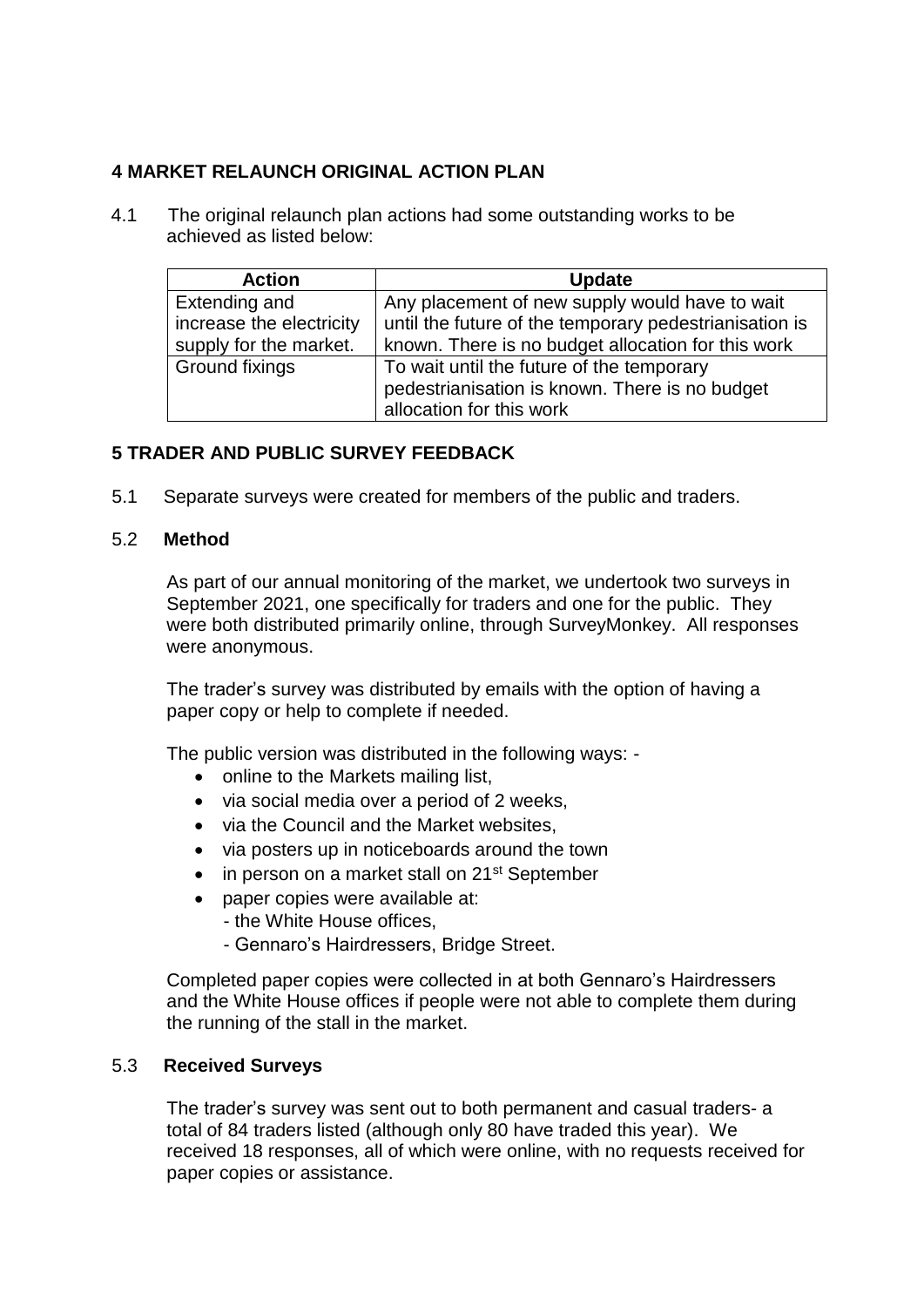The public survey received a total of 156 responses, of which 128 responses were online, with a further 28 paper copies - 13 being collected on the market stall, 6 being received at the White House offices and 9 received at Gennaro's Hairdressers.

The results of the surveys filled in online and on paper were compared, but the results largely followed the same trends, with one or two exceptions which are outlined in the breakdown.

### 5.4 **Survey Summary Points**

The collation of public and trader survey responses can be viewed at **Appendix A, attached.**

Customer feedback highlights:

- 80% of customers are happy with the current layout
- 54% of customers are shopping for specific items, 46% are 'browsers'
- 75% of customers deliberately seek out 'greener' products
- 70% of customers live in Leighton-Linslade

Trader feedback highlights:

- 80% of traders are happy with the current layout
- 80% of traders prefer the stalls facing each other
- 75% of traders take payments by card and cash
- 68% of traders sell online

Overall, both surveys received positive results about the market and a few recommendations could be taken from these. Some of which are quite straightforward, such as promoting it in other places and more widely – as the demographic broadens year on year.

The pedestrianisation remains an important topic for people, but as in similar recent market surveys, the overall response is positive with a few queries about public transport accessibility.

Considerations for the market in future are around appealing to younger people, both as shoppers and stallholders, and attracting a more diverse shopping base, without alienating the more traditional market shoppers. The Young Trader scheme was launched recently and will now need to be promoted and facilitated more.

In terms of future surveys, the response rate of the customer survey was higher than previously and the method of using paper copies seemed to assist gaining a wider result. The response rate from the traders was low (although higher than previous years) and may not be representative, however, there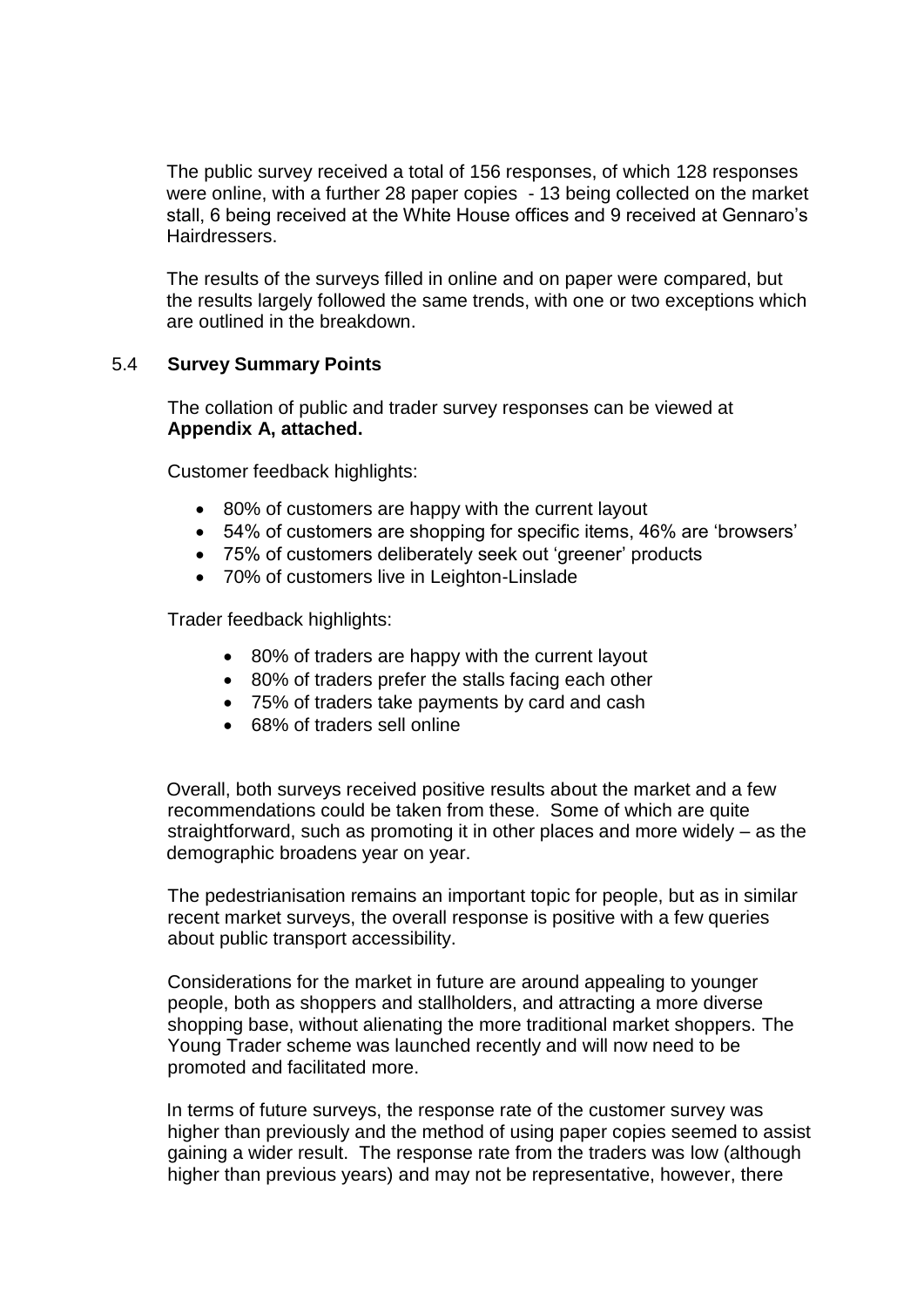were more responses from traders than in previous years and so traders seem to be a hard-to-reach demographic. Some being wary to participate and share any view.

Bite sized survey results have been announced via social media and following Committee's receipt of the full annual review, will be shared in full via the website, and by directing people through social media and the trader/ customer newsletters to this location.

### **6 MARKET DATA**

#### 6.1 **Footfall**

The table below shows the footfall figures for the 12-month comparison market dates as listed at para 6.3, for the town centre. The footfall recording system counts up to 5 repeat visits by one device (mobile phone), within a day therefore two figures are presented - 'total visits' and 'total visitors'.



 Tuesday 21 September – total visits: 4725 and total visitors: 4387 Saturday 25 September – total visits: 4952 and total visitors: 4280

 Friday 24 September visitor figures are the nearest in total amounts at 4939 visits with 4595 visitors.

Footfall figures are influenced by weather conditions, time of year, e.g., holiday periods, national events, e.g., sporting cup finals and hosting of speciality/ themed market days. The 12-month footfall impression can be viewed at **Appendix B, attached**.

Overall market days remain the busiest days suggesting that the market continues to have a significant role in attracting visitors to the town centre.

#### 6.2 **Closures and Covid-19 Impact**

The table below shows the frequency for when weather conditions impacted upon the operational delivery of market between 1st October 2019 and 30th September 2020, as well as the impact of Covid restrictions.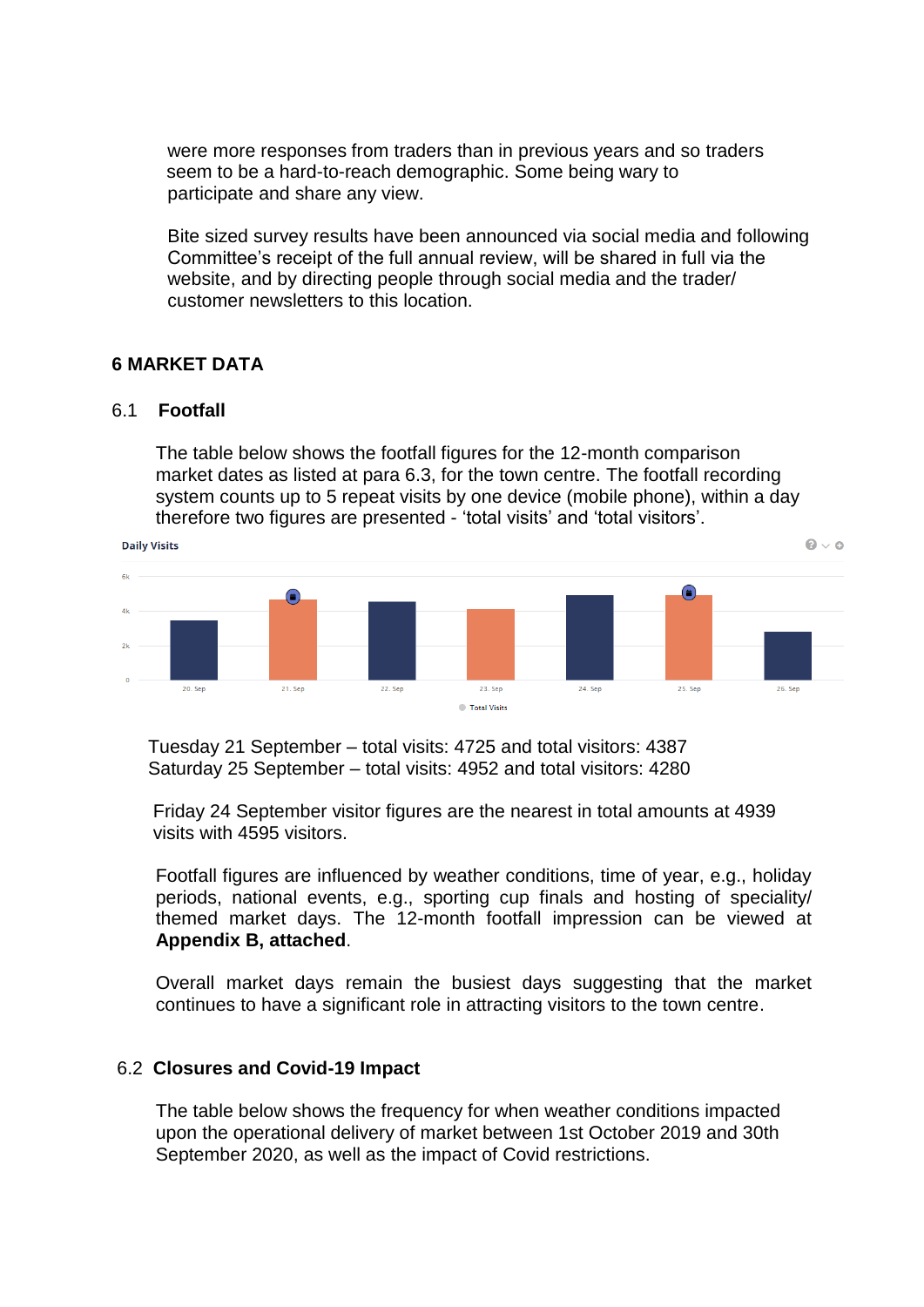| 1 October<br>2020 to 30<br><b>September</b><br>2021 | <b>Total Days</b><br>Closed,<br>Cancelled,<br>per month | <b>Total days</b><br>per month:<br><b>Adverse</b><br><b>Weather</b><br><b>Policy</b><br>invoked. | <b>Covid-19 impact</b>                                                      | <b>Comments</b>                                                                                      |
|-----------------------------------------------------|---------------------------------------------------------|--------------------------------------------------------------------------------------------------|-----------------------------------------------------------------------------|------------------------------------------------------------------------------------------------------|
| 2020                                                |                                                         |                                                                                                  |                                                                             |                                                                                                      |
| October                                             | 0                                                       | $\overline{2}$                                                                                   | All traders                                                                 | 24.10.2020,<br>31.10.2020<br>Very high wind<br>speeds and heavy<br>rain both days                    |
| November                                            | $\overline{0}$                                          | $\Omega$                                                                                         | <b>Essential traders</b><br>only                                            | Market open for 1<br>week followed by<br>lockdown                                                    |
| December                                            | 1                                                       | $\overline{0}$                                                                                   | $5$ Dec $-$ all<br>traders.<br>22 Dec -<br><b>Essential traders</b><br>only | -Closed Boxing Day.<br>-Tier 4 lockdown from<br>22 Dec                                               |
| 2021                                                |                                                         |                                                                                                  |                                                                             |                                                                                                      |
| January                                             | 0                                                       | $\overline{0}$                                                                                   | <b>Essential traders</b><br>only                                            | -Tier 4 lockdown from<br>5 Jan, then - Tier 5<br>lockdown                                            |
| February                                            | $\overline{0}$                                          | $\overline{0}$                                                                                   | <b>Essential traders</b><br>only                                            | Tier 5 lockdown all<br>month                                                                         |
| March                                               | 0                                                       | $\overline{0}$                                                                                   | <b>Essential traders</b><br>only                                            |                                                                                                      |
| April                                               | $\overline{0}$                                          | $\overline{0}$                                                                                   | 13 April - all<br>traders return                                            | -Adjusted market<br>layout Southside of<br>High St.<br>-Instigated phased<br>return rent collections |
| May                                                 | 0                                                       | $\overline{0}$                                                                                   | All traders                                                                 |                                                                                                      |
| June                                                | 0                                                       | $\overline{0}$                                                                                   | All traders                                                                 |                                                                                                      |
| July                                                | 0                                                       | $\overline{0}$                                                                                   | All traders                                                                 |                                                                                                      |
| August                                              | $\overline{0}$                                          | $\overline{0}$                                                                                   | All traders                                                                 | -10 Aug - all Covid<br>restrictions eased<br>-Adjusted market<br>layout/both sides                   |
| September                                           | 0                                                       | $\overline{0}$                                                                                   | All traders                                                                 |                                                                                                      |
| <b>Totals:</b>                                      | 1                                                       | $\overline{2}$                                                                                   |                                                                             |                                                                                                      |

As a comparison to the above figures, the total closures for review year 2019-2020 were 26 cancelled days (due to Covid-19) and 5 days when the Adverse Weather Policy was invoked.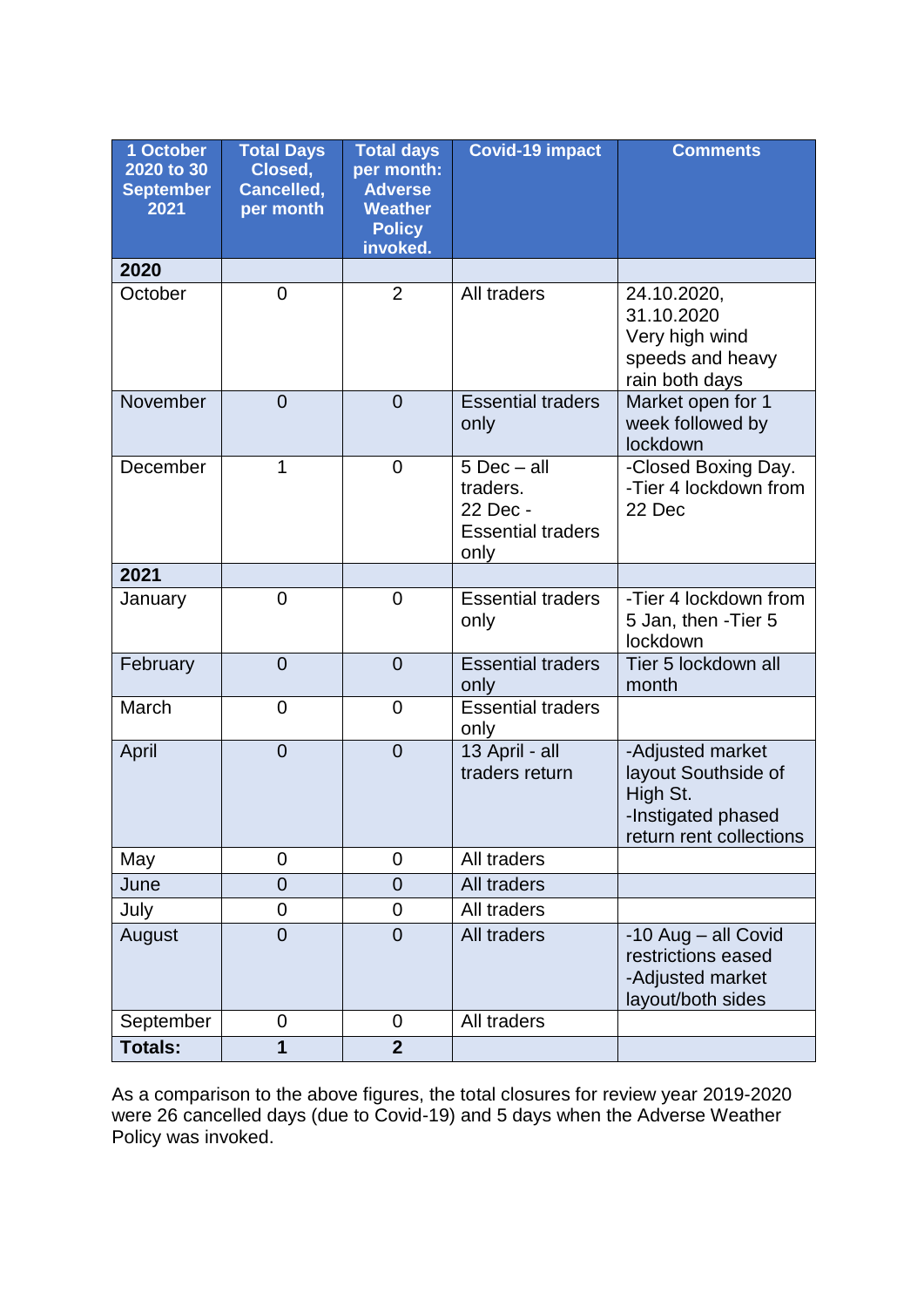### 6.3 **Trader Market Day Attendance Numbers**

Trader numbers are recorded on the nearest Saturday after the 2017 relaunch anniversary date at the end of September.

|                               | 26 September<br>2020 | 25 September<br>2021 | <b>Difference</b> |
|-------------------------------|----------------------|----------------------|-------------------|
| <b>Permanent traders</b>      |                      |                      |                   |
| Casual                        |                      |                      | $+3$ $*$          |
| <b>Farmers market traders</b> |                      |                      |                   |
| Handmade and craft traders    |                      |                      | +6                |

 \* One casual trader ceased trading on Leighton Buzzard Market to take advantage of an empty shop located in the High Street. This is a beneficial outcome in terms of town centre vitality and viability with the market proving to be an incubator for new businesses.

a.The table below provides annual comparison trader numbers for Tuesday.

|      | 2012   Tuesday 25 September | mix of traders recorded at 23 |
|------|-----------------------------|-------------------------------|
| 2017 | <b>Tuesday 26 September</b> | mix of traders recorded at 21 |
| 2018 | Tuesday 25 September        | mix of traders recorded at 21 |
| 2019 | <b>Tuesday 24 September</b> | mix of traders recorded at 11 |
| 2020 | Tuesday 22 September        | mix of traders recorded at 21 |
| 2021 | <b>Tuesday 21 September</b> | mix of traders recorded at 23 |

b. The table below provides annual comparison trader numbers for Saturday.

| 2012 | Saturday 22 September        | mix of traders was recorded at                           | 27           |
|------|------------------------------|----------------------------------------------------------|--------------|
| 2017 | Saturday 23 September        | mix of traders was recorded at                           | 28           |
| 2018 | Saturday 22 September        | mix of traders was recorded at<br>(inc 12 Craft traders) | 28<br>$=40$  |
| 2019 | Saturday 28 September        | mix of traders was recorded at<br>(inc 14 Craft traders) | 22<br>$= 36$ |
| 2020 | Saturday 26 September        | mix of traders was recorded at                           | 23           |
| 2021 | <b>Saturday 25 September</b> | mix of traders was recorded at<br>(inc 10 Craft traders) | 29<br>=39    |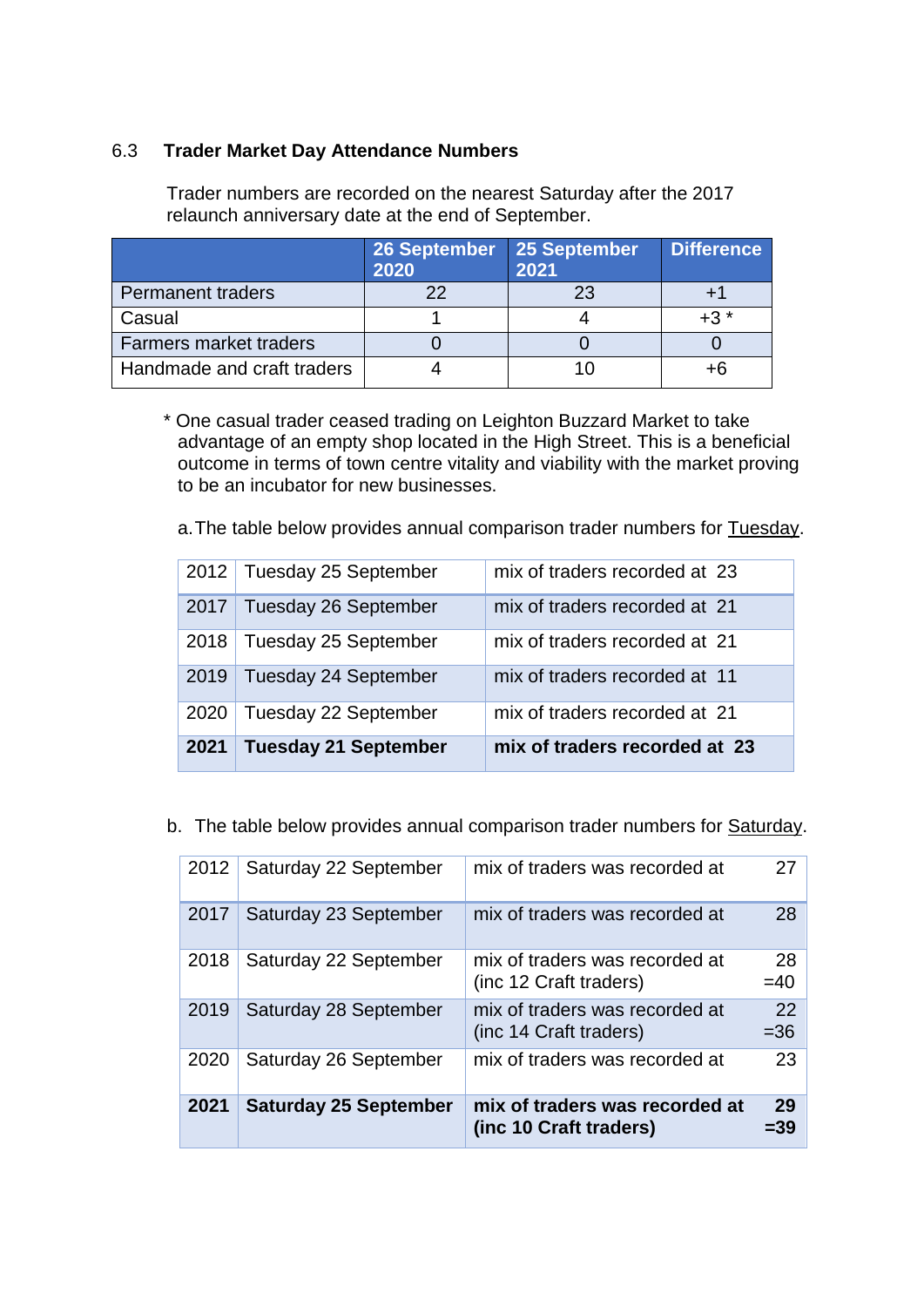### 6.4 **Trader Registered to Trade on Market**

| 28 September 2019     |    | 26 September 2020 | 25 September 2021 |
|-----------------------|----|-------------------|-------------------|
| Permanent Traders     | 30 | 28                | 35                |
| <b>Casual Traders</b> | クフ | 35                |                   |
| <b>Farmers Market</b> |    |                   |                   |
| Handmade & Craft      | 25 | 25                | 10                |

a. The table below shows the number of traders on the trader registration list.

b. During the pandemic, craft market trader numbers have fluctuated. The limitations of space in the Covid-19 safe layout will have impacted on their ability to trade initially as can be seen above. However new casual traders have joined over the year. It is difficult to offer a definitive reason for the fluctuations only to say that it is not unusual for attendance of casual trader's to be intermittent according to festival seasons for instance. Given that festivals have not taken place, some traders will have chosen to trade on street markets to remain solvent. Officers have not surveyed the reasons for not returning to the market as contact with them has not received a response.

### 6.5 **Trader Incentives**

a. Any new trader can trade for 4 consecutive weeks and get the  $5<sup>th</sup>$  free to encourage ongoing attendance either as a casual or permanent trader. The table below shows the take-up of the offer over the last review period October 2020 to September 2021.

| <b>Incentive</b>                                          | No. of traders | No. of traders opting<br>taking the option not to take-up the<br>option. |  |  |
|-----------------------------------------------------------|----------------|--------------------------------------------------------------------------|--|--|
| Trade 4 consecutive<br>weeks and get 5 <sup>th</sup> free |                | $18*$                                                                    |  |  |

 **\*** During the pandemic, there was limited space for casual traders. The casual traders that traded had done so for over a year and had previously been offered the incentives so were no longer eligible during the review period. Since the easing of restrictions in August, some casual traders wishing to join the market have traded once or twice before signing as permanent traders to guarantee their position on the market. Some have just traded once or twice or return sporadically.

All traders are offered this incentive when they applied to trade. Some traders wish to have a casual status and some only want to trade for one day. Reasons for one-day trading can vary and anecdotally received reasons in the past have included, to see what the town is like, to sell a limited product line,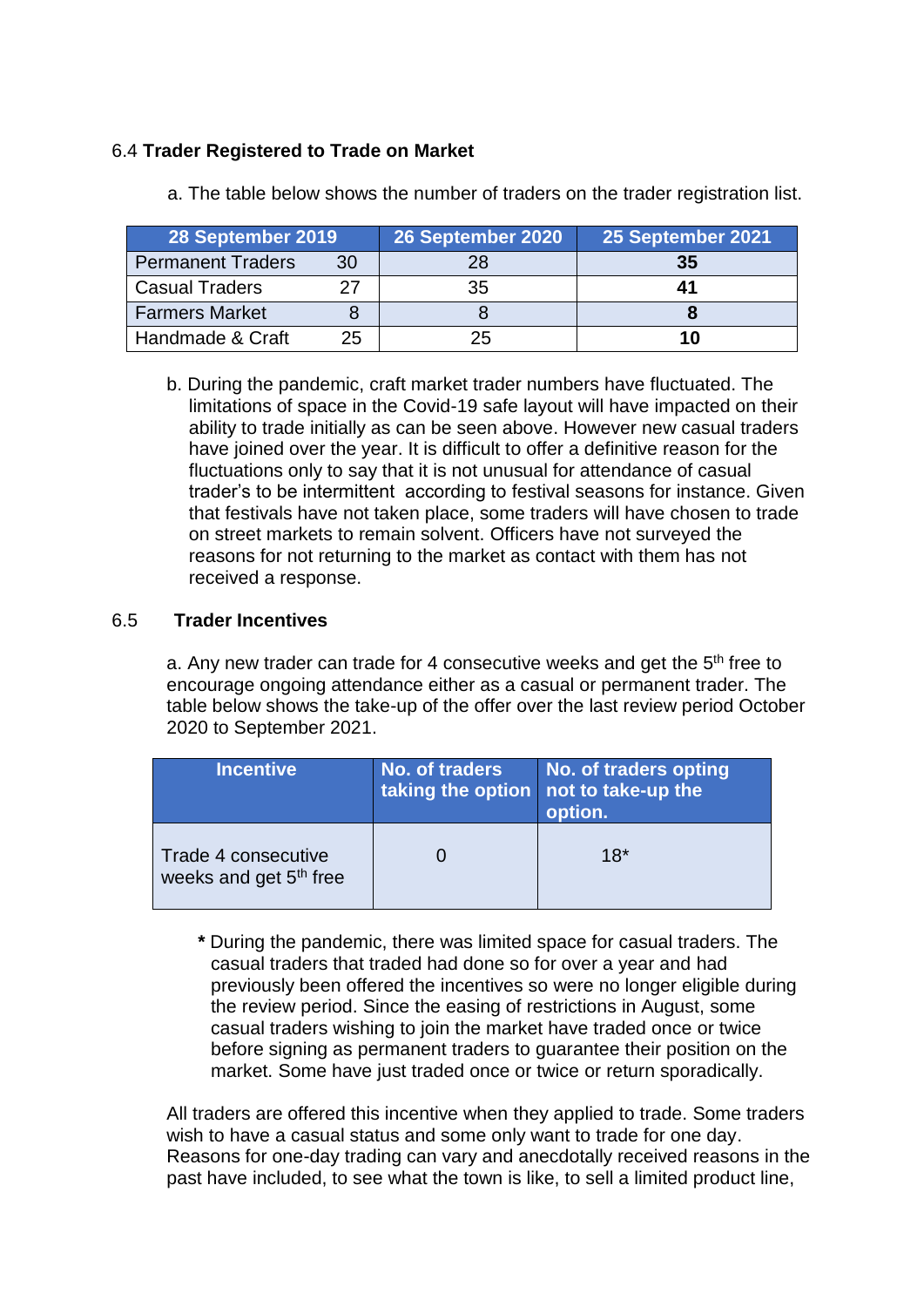or attend somewhere when another market is unavailable to them. This incentive is often declined yet it remains in place for those who may wish to take it up which as has happened in previous years, e.g., 3 in the 2019/20. review year.

b. The permanent trader long-service discount pitch price incentive is adjusted annually to reflect trader's attendance. There were 8 traders reaching long service discount incentives in this 12-month review period.

#### 6.6 **Trader recruitment**

Since restrictions have eased in August, there have been 7 traders signed up on permanent licences. Two of these traders have signed up for both Saturday and Tuesday markets. Casual trader interest has also increased.

#### **Enquiries**

During the review period (1 Oct 2020 – 30 Sept 2021) the breakdown of enquiries is as follows:

There were 63 enquiries for all markets (farmers, handmade and craft, Charity/Community, Charter), 31 of which were converted onto the market as follows (with some trading at least once):

- 3 new permanent traders joined the Charter Market
- 2 new traders joined the Farmers Market
- 2 new traders joined the Craft Market
- 2 New Start Up Traders (1 of which went straight to the Craft Market after 1 attendance)

**Note**: 4 new permanent traders (not recorded in the figures above) joined form being casual from the previous reporting year

Trader interest has come from:

- i. The dedicated website for the market using the online contact form. This continues to attract interest with 24 enquiries and 12 traders attending the market.
- ii. Social media platforms. Traders initially made contact through one of the three platforms used to promote the market (Twitter, Facebook, and Instagram.) and are then asked to use the website forms to make contact
- iii. Phone and email enquiries are either directed to the dedicated Market website or application forms are sent directly to the trader to complete.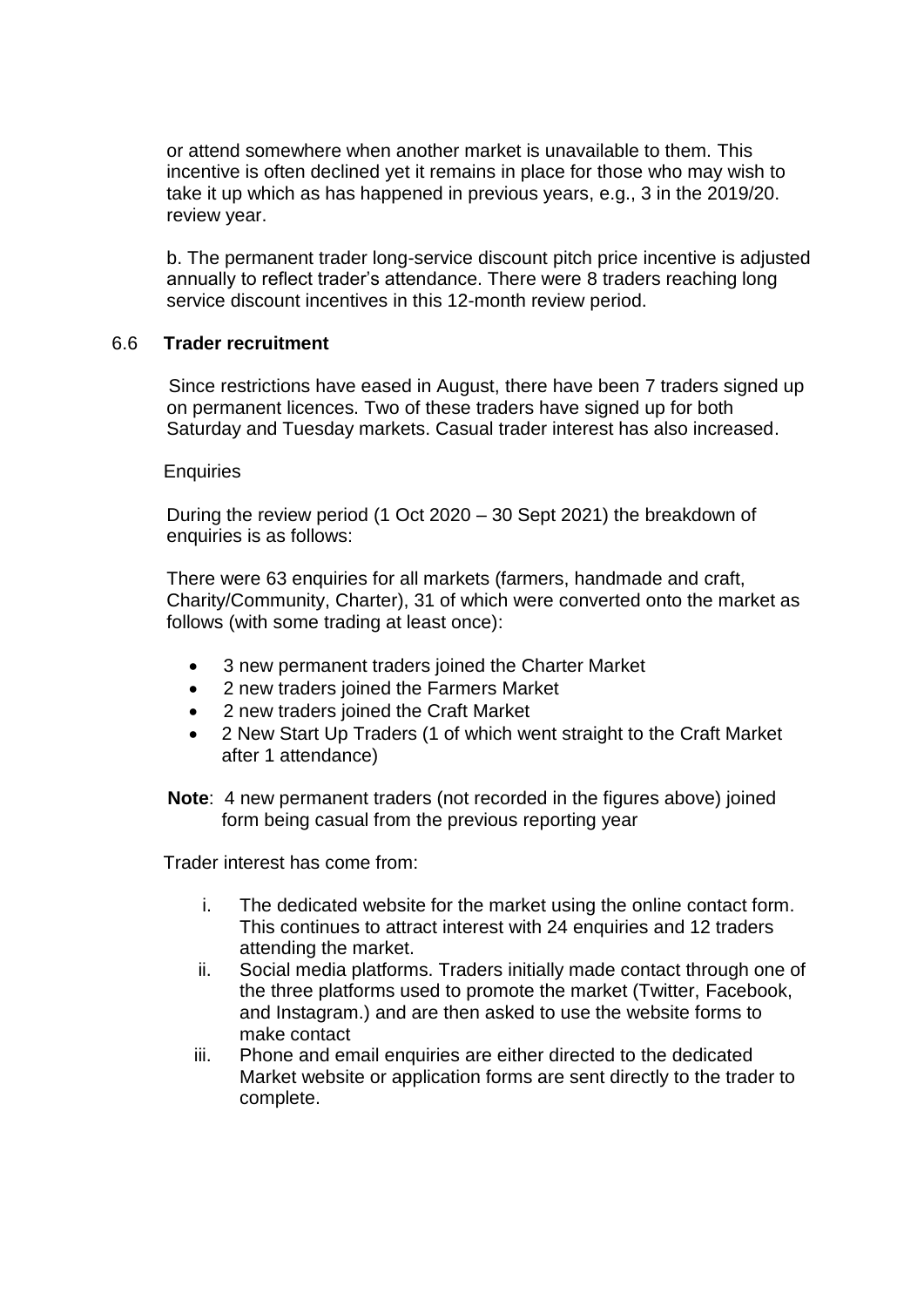### Advertising

The market to traders continues through the dedicated website, through sharing other trader's feedback on social media platforms and advertising in About Town, Bee Local, and trader newsletters include listings of all markets.

### 6.7 **Available pitch usage figure**

April 2019 was the first year that pitch space usage was monitored thus setting the baseline. Comparison dates use the last Saturday in the month of September. The number of available pitches is 80 in non-Covid market layout circumstances. This excludes speciality market allocated pitches.

|      | <b>Date</b>           | <b>Pitches used</b> | <b>Comment</b>                         |
|------|-----------------------|---------------------|----------------------------------------|
| 2019 | Saturday 28 September | 43 out of 80        |                                        |
| 2020 | Saturday 26 September | 50 out of 51        | Reduced pitches due<br>to Covid layout |
| 2021 | Saturday 25 September | 53 out of 80        |                                        |

### 6.8 **Market Product List**

Below is the two-year comparison list of product categories as of Saturday 30 September 2021 – both market days combined.

The number of traders providing the product range; both market days combined.

| <b>Product List</b>                                                | 2020           | 2021                 | 2020           | 2021                    | 2020           | 2021           | 2020           | 2021         |
|--------------------------------------------------------------------|----------------|----------------------|----------------|-------------------------|----------------|----------------|----------------|--------------|
| <b>Trader Category</b>                                             | Perm           | <b>Perm</b>          | Cas            | Cas                     | <b>Farmers</b> | <b>Farmers</b> | Craft          | <b>Craft</b> |
| <b>Food-Meat Fish</b>                                              | 2              | $\mathbf{2}$         | 0              | $\mathbf 0$             | 3              | 4              | 0              | $\bf{0}$     |
| <b>Food-Baked</b>                                                  | $\mathbf 1$    | $\overline{2}$       | $\overline{2}$ | $\overline{\mathbf{4}}$ | $\Omega$       | $\mathbf 0$    | $\overline{0}$ | $\bf{0}$     |
| <b>Food-Hot</b>                                                    | $\overline{2}$ | $\mathbf 1$          | 1              | 1                       | $\overline{0}$ | $\mathbf 0$    | $\overline{0}$ | $\mathbf{0}$ |
| Food-Fruit & Veg                                                   | 3              | $\overline{3}$       | $\overline{0}$ | $\bf{0}$                | $\overline{0}$ | $\mathbf 0$    | $\overline{0}$ | $\bf{0}$     |
| Food-Deli -<br>cheese, olives<br>/fudge                            | 4              | 8                    | 5              | 10                      | 3              | 4              | $\overline{0}$ | $\Omega$     |
| Food-Animals,<br>pets                                              | $\overline{2}$ | $\blacktriangleleft$ | $\overline{0}$ | $\bf{0}$                | $\overline{0}$ | $\mathbf{0}$   | $\overline{0}$ | $\Omega$     |
| <b>Footwear</b>                                                    | 1              | 1                    | $\overline{0}$ | $\mathbf 0$             | $\Omega$       | $\mathbf 0$    | $\Omega$       | $\bf{0}$     |
| Luggage, Purses,<br>Bags, etc.                                     | $\overline{2}$ | $\overline{2}$       | $\overline{0}$ | $\bf{0}$                | $\overline{0}$ | $\bf{0}$       | 1              |              |
| <b>Clothing</b>                                                    | 3              | 4                    | 1              | 3                       | $\Omega$       | $\bf{0}$       | $\Omega$       |              |
| <b>Clothing</b><br><b>Accessories -</b><br>belts, scarves,<br>etc. | $\mathcal{P}$  | 1                    | 1              | 1                       | $\overline{0}$ | $\bf{0}$       | 1              | $\Omega$     |